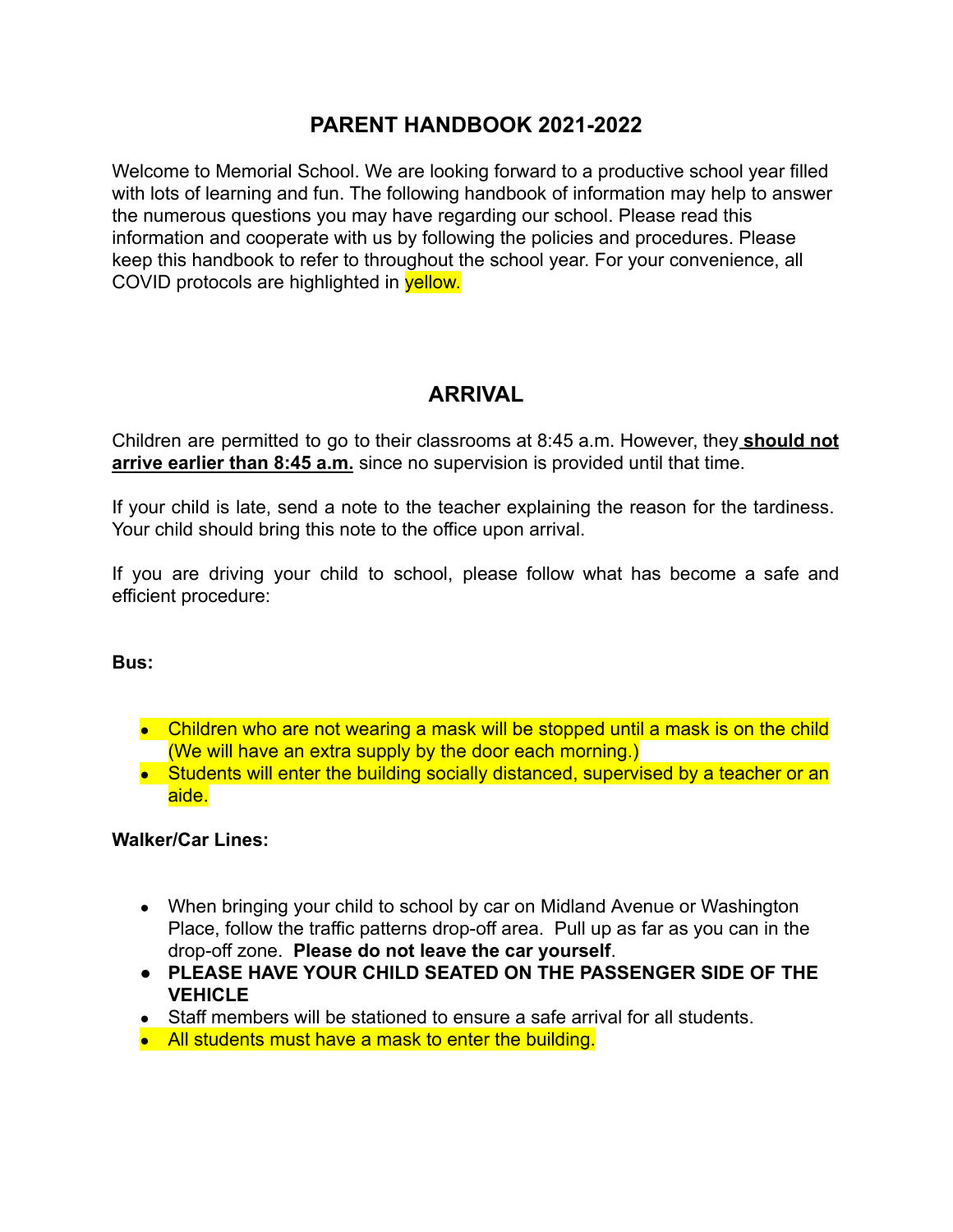### **ATTENDANCE**

**Please call the nurse's line to report your child's absence from school at (201) 261-7800 x 8516.**

**Parents/caregivers are strongly encouraged to monitor their children for signs of illness every day as they are the front line for assessing illness in their children. Students who are sick should not attend school. If your child has one or more of the following symptoms, they should stay home: fever, chills, shivers, muscle aches, headache, sore throat, nausea or vomiting, diarrhea, fatigue, congestion, runny nose, cough, shortness of breath, difficulty breathing, new olfactory or taste disorder. Parents should contact the school nurse to report their child's absence and their symptoms and obtain recommendations for when their child may return to school. An evaluation by a healthcare provider and/or COVID testing may be necessary.**

The Board of Education has a policy to encourage good attendance. If an elementary student is absent from instruction for more than 20 days in a school year, the child could be retained. Parents must, of course, make careful decisions to determine the health of the child. It is better to keep a sick child home. Since there are three full weeks of vacation during the school year, parents are encouraged to plan vacations only during the dates listed in the district calendar. In addition, it is also the policy of the Board of Education that four late arrivals to school equal one absence. Please refer to your copy of the Paramus Board of Education Attendance Policy for further information.

### **ABSENCES**

If your child is absent, you are urged to notify the school by telephone between 8:30 and 9:00 AM at 201-261-7800, Ext. 8316 or 8315. If we do not hear from you, the nurse or other school representative will call you to determine the nature of your child's absence. If we are unable to reach you, we will call your emergency contacts. If no one can be reached, we are required to contact the authorities. Upon your child's return to school, a note must be sent explaining the reason for the absence.

You are encouraged to keep sick children at home until they are well enough to participate in a full school day. Before returning to school, The Board procedure requires a child to be fever-free for 24 hours without fever-reducing medication. Once they return to school, children are expected to participate in recess and PE, unless the doctor indicates that restrictions are advised. Please discuss any concerns with the school nurse. Work can be sent home when necessary. Please call or write a note to request this.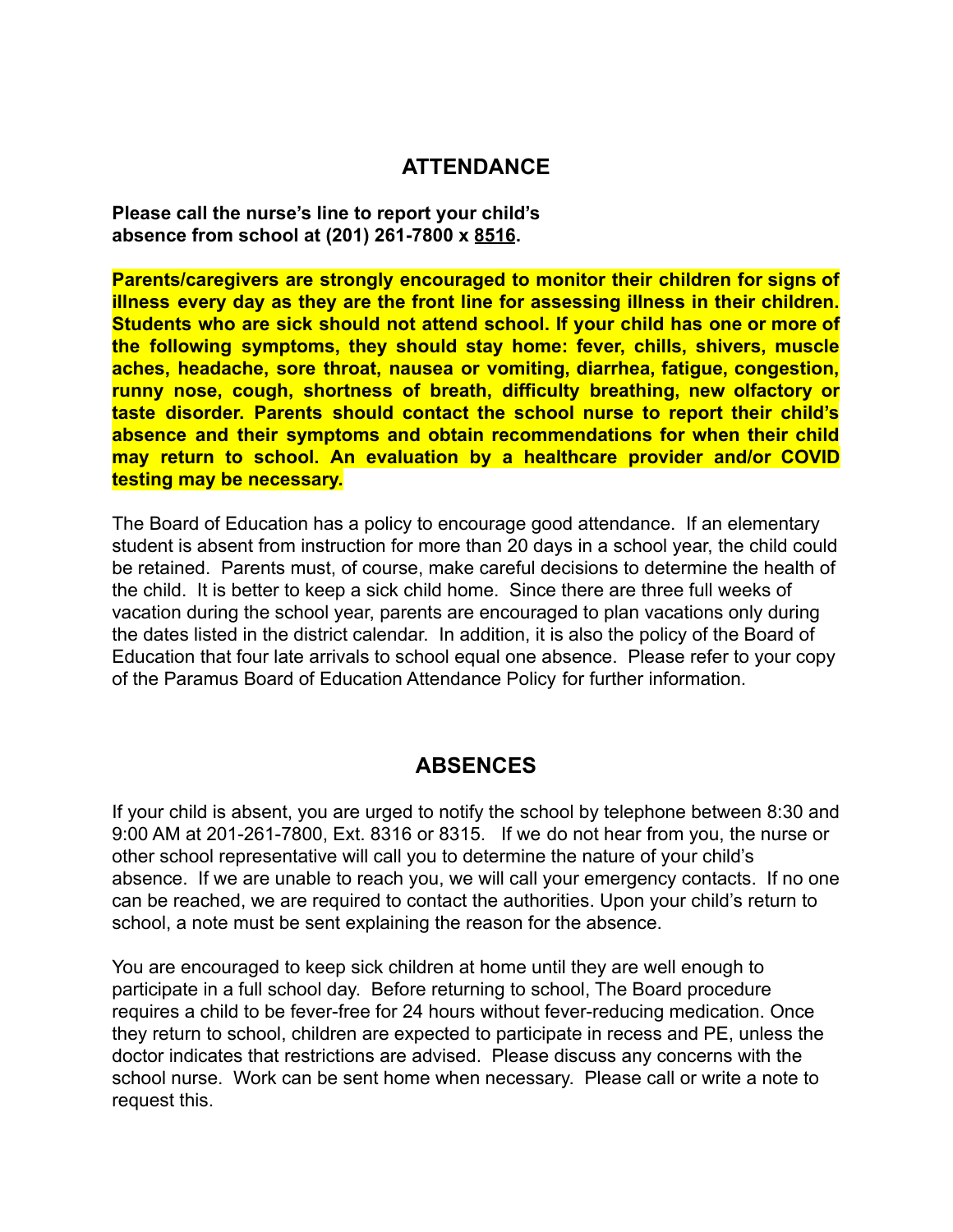Children who contract an illness or injury that requires absence for an extended period of time (minimum of two weeks) may be eligible for home instruction. Parents are requested to contact the principal or the Department of Student Personnel Services as soon as they are aware of the need. Paramus Public Schools have an attendance policy. An excess of twenty absences in one school year can lead to student retention. It is strongly advised that students not be removed from school for vacations or other inappropriate reasons.

\*Important\* Please refer to Board of Education Policy #5113 for procedures regarding mandatory withdrawal from school for unexcused absences that exceed 10 (ten) consecutive school days.

## **BIRTHDAYS**

Students may come to the office for some birthday swag. The principal will host a monthly playdate with birthday friends and teachers will have the birthday student pick a preferred activity for the class.

# **BUS PROTOCOL**

The Board of Education will notify those students who are eligible for bus transportation. Only those students assigned to a specific bus number may ride the buses to and from school. Due to insurance reasons, no other students will be permitted to ride the buses.

For the safety and welfare of students and others, it is necessary to:

- 1. Be sure your child is on time and does not miss the bus.
- 2. Teach and remind your child to enter and leave the bus in an orderly manner.
- 3. Teach and remind your child to remain seated with a seat belt fastened while the bus is in motion.
- 4. Teach and remind your child to avoid shouting or singing or distracting the driver in any way.
- 5. Teach and remind your child to keep their head, arms, and hands inside the bus at all times.
- 6. Teach and remind your child that appropriate student behavior also applies on the bus.

Students will face disciplinary consequences as listed under the Code of Conduct and be subject to removal from the bus if inappropriate conduct occurs.

• Students taking busses home will be brought directly to the bus depot by their teachers.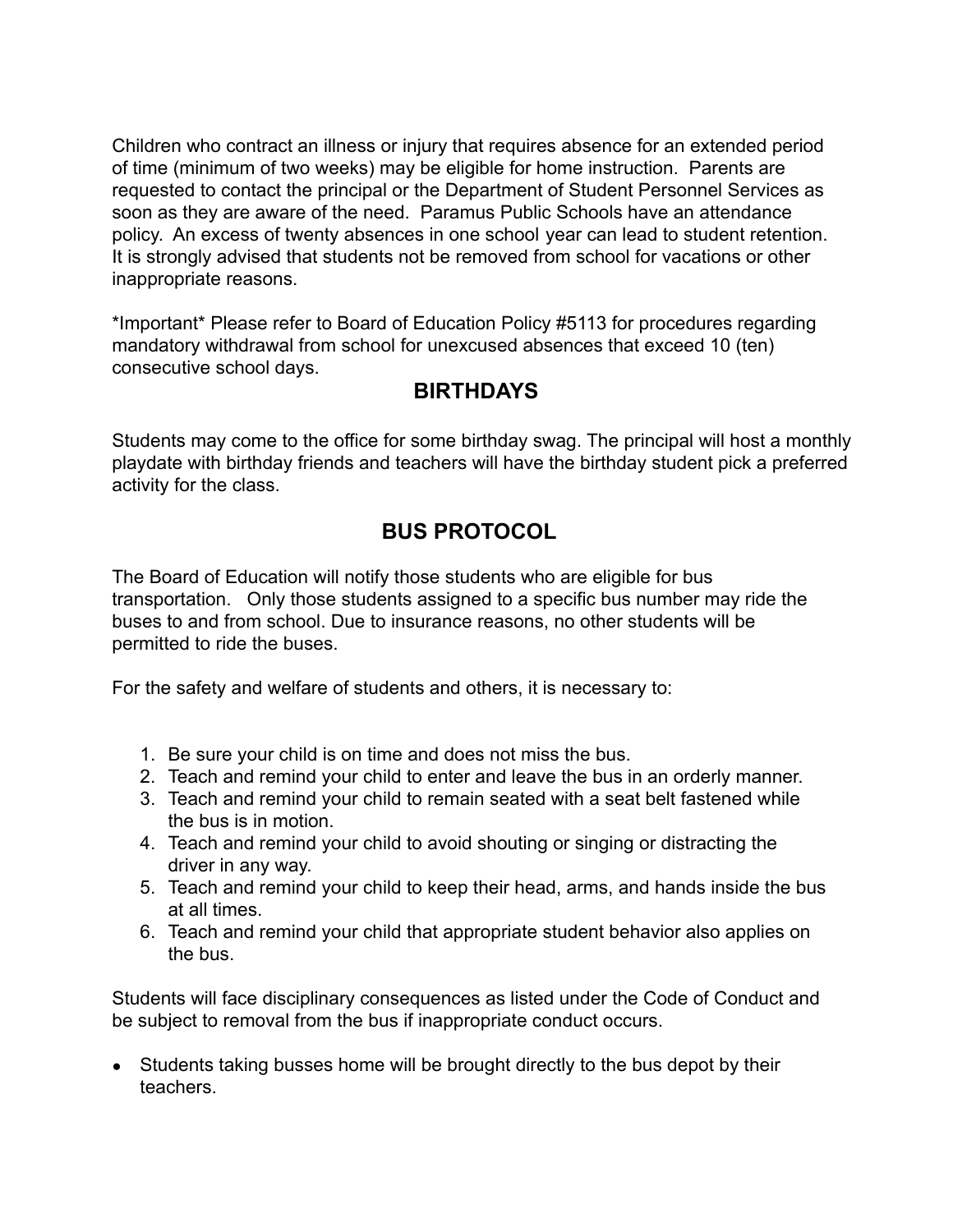- Parents must meet their children at the bus stop or make arrangements to have a responsible adult meet their children at the bus stop.
- Children will be brought back to the school if a parent or quardian is not at the bus stop.
- Please remind your child of the importance of being seated and buckled in the seat belt. Your child must wear a mask on the bus. It is the law in New Jersey.
- Proper bus etiquette is expected at all times to ensure your child's safety and make travel more enjoyable for all.
- Kindly remind your youngster that he or she must:
	- *● Buckle his/her safety belt immediately upon boarding the bus and keep it buckled.*
	- *● Remain seated at all times.*
	- *● Keep hands, feet, and objects to oneself*.
	- *● Use appropriate language.*
	- *● Use a quiet voice and speak with friends nearby.*
	- *● Watch for the stop.*
	- *● Get on and off the bus carefully.*
	- *● Keep food/beverage items in backpacks/lunch boxes. There is absolutely no eating or drinking on the bus.*

**Only students who are assigned busing may ride the bus. Students can only ride the bus to which he/she is assigned. Walkers may not be transported by bus.**

*Video and/or Audio Monitoring Devices Are Used On School Owned and Contracted Vehicles and May Be Monitored At Any Time.*

## **CODE OF CONDUCT**

#### **Memorial Elementary School Pledge**

**Here at Memorial School we respect each other. WE will help each other to respect everyone and not to tease or leave people out. We do not tease people for: The way they act, how they look or how they talk. What they eat, their clothes, what they believe or their families. Whether they are a boy or a girl or for their abilities or their disabilities. Or for any other reason.**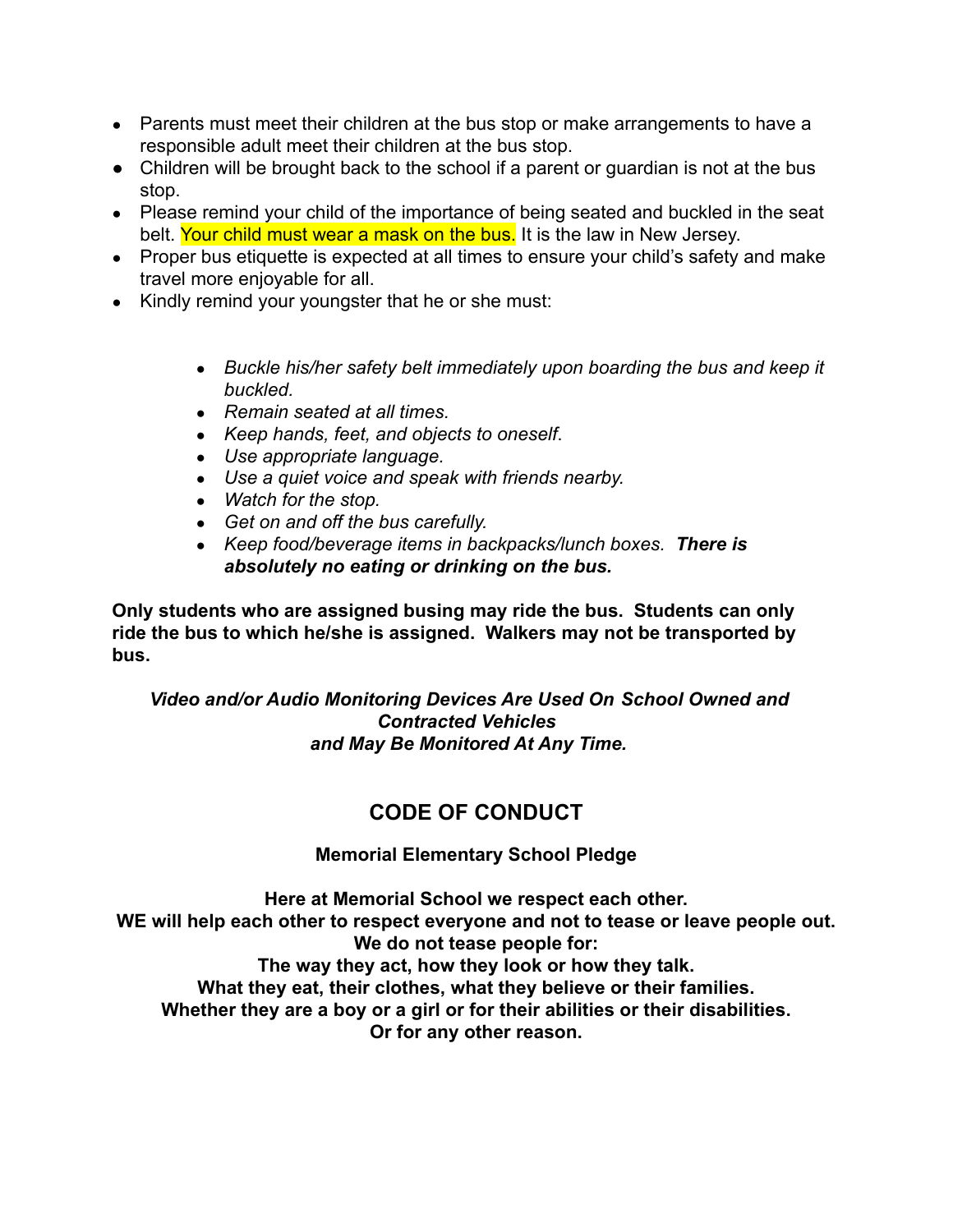# **ELEMENTARY SCHOOL CODE OF CONDUCT**

| <b>INFRACTION</b>                                                      | <b>CONSEQUENCES</b>                                                                                                                                                                                                                                                                                                                                                                                                                                                                                      |
|------------------------------------------------------------------------|----------------------------------------------------------------------------------------------------------------------------------------------------------------------------------------------------------------------------------------------------------------------------------------------------------------------------------------------------------------------------------------------------------------------------------------------------------------------------------------------------------|
| 1. Use or possession of Illegal<br><b>Drugs and/or Alcohol</b>         | The principal will have the discretion to take<br>any of the following actions:<br>Out-of-school suspension for a minimum<br>of three days and will return only after a<br>parent conference.<br>The police may be notified.                                                                                                                                                                                                                                                                             |
| 2. Theft                                                               | The principal will have the discretion to take<br>any of the following actions:<br>Parent conference and the development<br>of a plan to monitor the student's behavior.<br>Parent/student will be held liable for the<br>cost of replacing the item(s).<br>Suspension from school and police may<br>be notified.                                                                                                                                                                                        |
| 3. Vandalism                                                           | The principal will have the discretion to take<br>any of the following actions:<br>Parent conference and the development of<br>a plan to monitor the student's behavior.<br>Parent/student will be held liable for the<br>cost of replacing the item(s).<br>Suspension from school and police may<br>be notified.                                                                                                                                                                                        |
| 4. Fighting                                                            | The principal will have the discretion to take<br>any of the following actions:<br>Student will be assigned detention(s).<br>Student may be suspended from school<br>depending on the circumstances of the<br>incident.                                                                                                                                                                                                                                                                                  |
| 5.<br>Intimidation/Bullying/Harassment<br><b>Relational Aggression</b> | 1 <sup>st</sup> Incident: For minor isolated incidents the<br>teacher shall remediate or discipline including<br>a warning, deprivation of some minor<br>privilege.<br>2 <sup>nd</sup> Incident: (or more serious exclusion from<br>classroom and school based activities such<br>as assembly first incident) Teacher<br>remediation or discipline that may include<br>deprivation of privileges programs, detention,<br>parent notification, and/or referral to the<br>principal or guidance counselor. |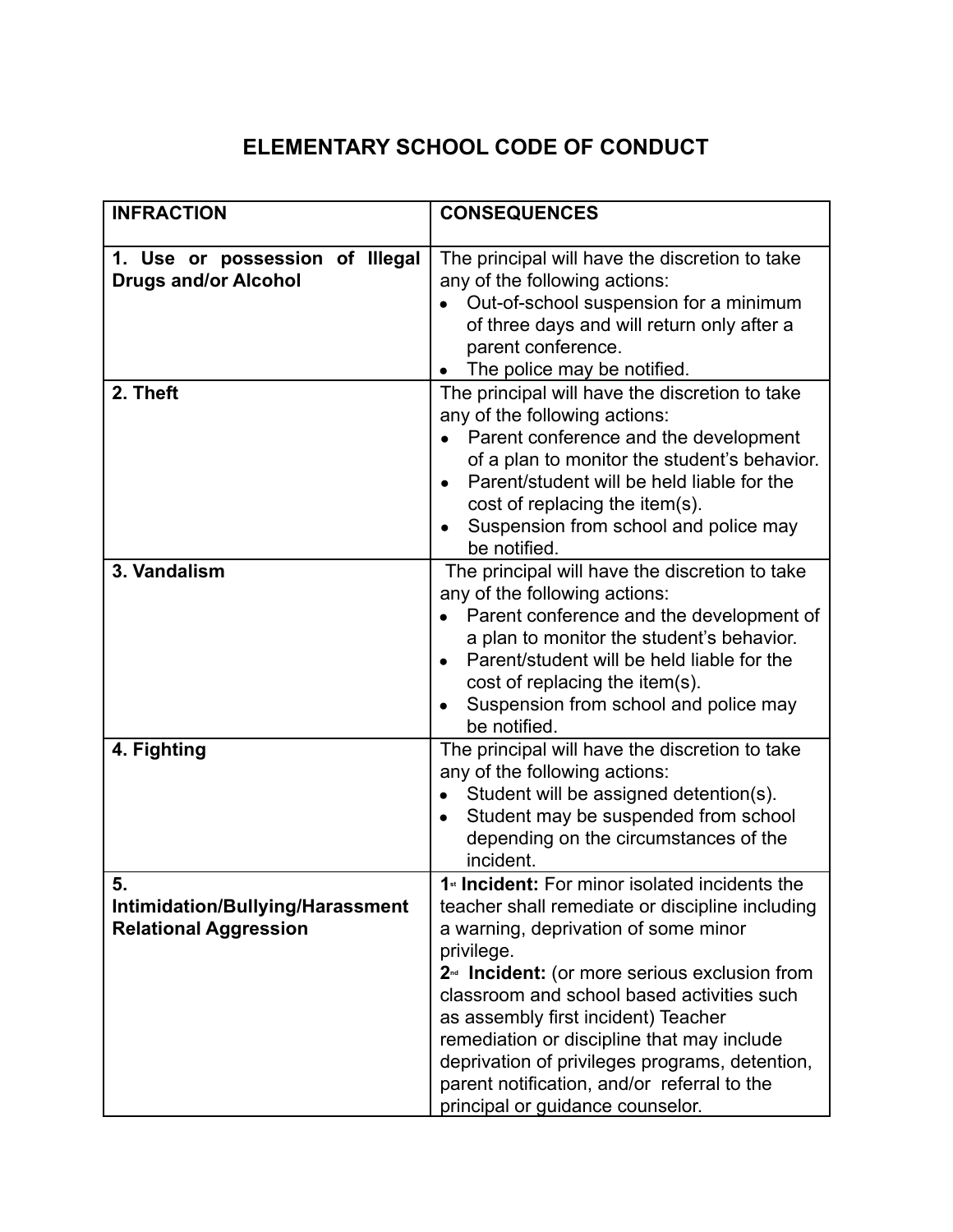|                                       | 3 <sup>rd</sup> Incident: (or very serious first or second<br>incident) In addition to the steps noted<br>above, exclusion from school sponsored<br>activities such as class trips, sports activities,<br>after school clubs, etc., referral to the<br>principal or guidance counselor, parent<br>notification, detention and possible<br>suspension. |
|---------------------------------------|-------------------------------------------------------------------------------------------------------------------------------------------------------------------------------------------------------------------------------------------------------------------------------------------------------------------------------------------------------|
| <b>6. Disrespect Toward Authority</b> | The principal will have the discretion to take<br>any of the following actions:<br>School detention assigned and parent<br>notified.<br>In-school or out-of-school suspension and<br>a parent conference.                                                                                                                                             |
| <b>7. Misuse of Computers</b>         | Detention(s), parent conference, and<br>compensation for damage. Subsequent<br>offenses: out-of-school suspension and<br>possible loss of computer privileges.                                                                                                                                                                                        |
| 8. Weapons                            | Following state code a student can be<br>removed from school for up to 1 school<br>year and the police will be notified.                                                                                                                                                                                                                              |

# **COMMUNICATION**

#### **Communication between home and school is vital to your child's growth and success.**

Several different forms of communiqués will be part of our routine. The Memorial School PTA will regularly update the community utilizing the school messaging system. Teachers will update you on classroom happenings through class correspondences. Information is also provided on our website, [www.paramus.k12.nj.us.](http://www.paramus.k12.nj.us/) Please click on the Memorial School tab. Class parents will contact you from time to time regarding special information or school emergencies.

You can be well informed by making sure your contact information is current. Please let us know whenever you have a change of address, home or work phone numbers, doctor's numbers, or emergency contact persons.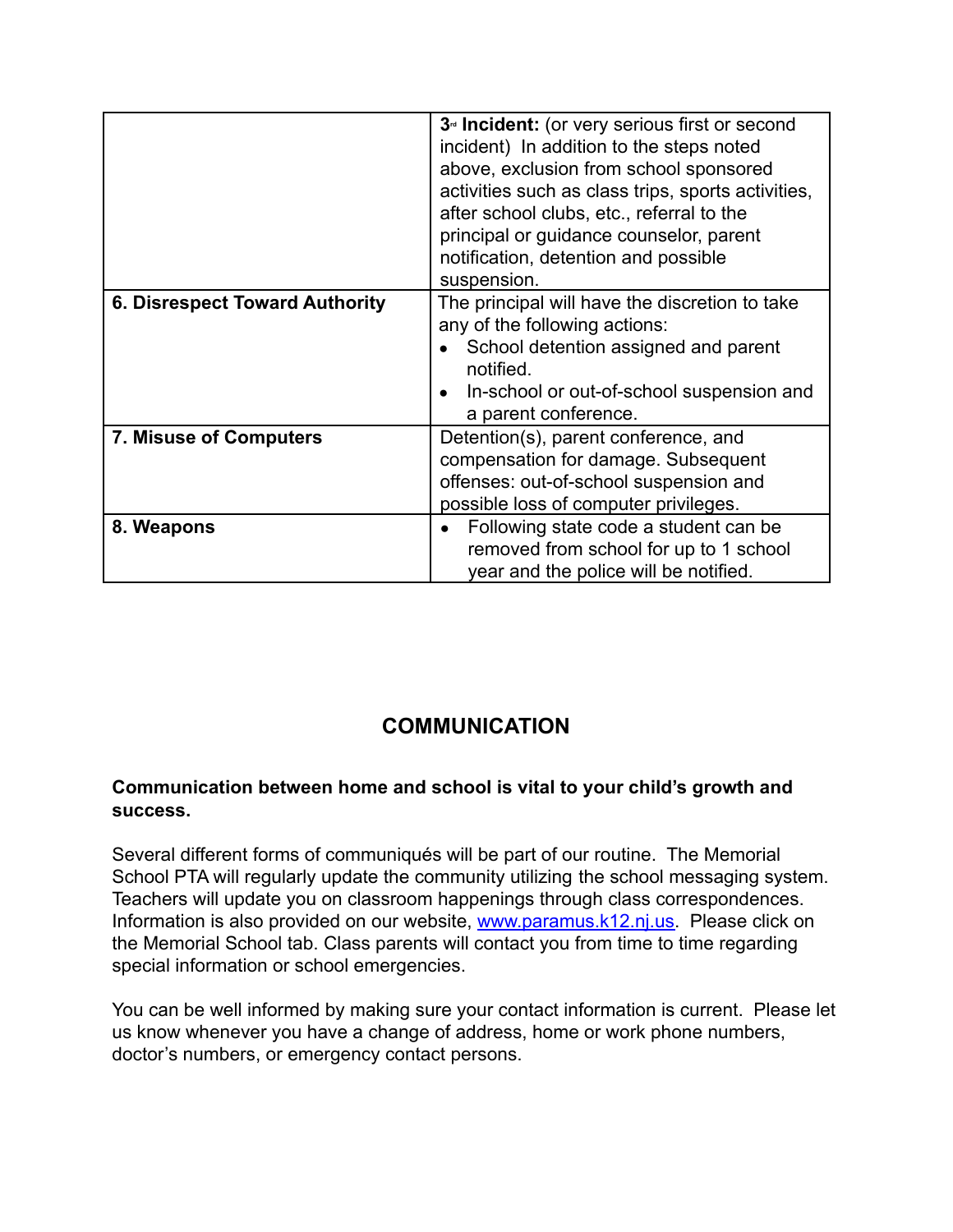To contact a teacher, write a note, send an email, or call to leave a message. Every effort will be made to respond in a timely manner. Please keep in mind that teachers do not have the ability to check their email consistently throughout the day so if you need to contact the school in an emergency, please call the school.

When sending money to school, please seal it in an envelope and label it with the child's name, event, teacher's name, and the amount enclosed.

### **CONFERENCES**

Parent conferences are held in the fall and in the spring. Teachers will arrange their conference schedules. Additional conferences may be arranged throughout the year by teachers or parents when needed.

### **DISMISSAL**

#### **K-4 Students**

Walkers and children attending the aftercare program are dismissed first.

Our buses usually arrive at 3:00 p.m. Children are led to their bus lines by classroom teachers. If a bus arrives at school later than 3:20 p.m., the school office will contact you. Phone numbers listed in Genesis will be called, so please ensure your information is correct in the system.

Staff members supervise all dismissals.

Families will be asked to choose either Midland Avenue (front door) or Washington Place (back door) location to meet their children. Parents must wear a mask and stay socially distanced from other families. Kindergarten students will be dismissed from room 108 on the Washington Place side of the building.

In August, each family will complete a dismissal declaration indicating their child's daily dismissal schedule. Please notify the office in writing should your dismissal declaration statement change during the year.

All of the above procedures involve cooperation between home and school. We are sure you understand that the safety and well-being of the children are our utmost concern.

Emergency early dismissals occur infrequently. Therefore, we *must* have a phone number on your emergency contact where you can be reached should this occur.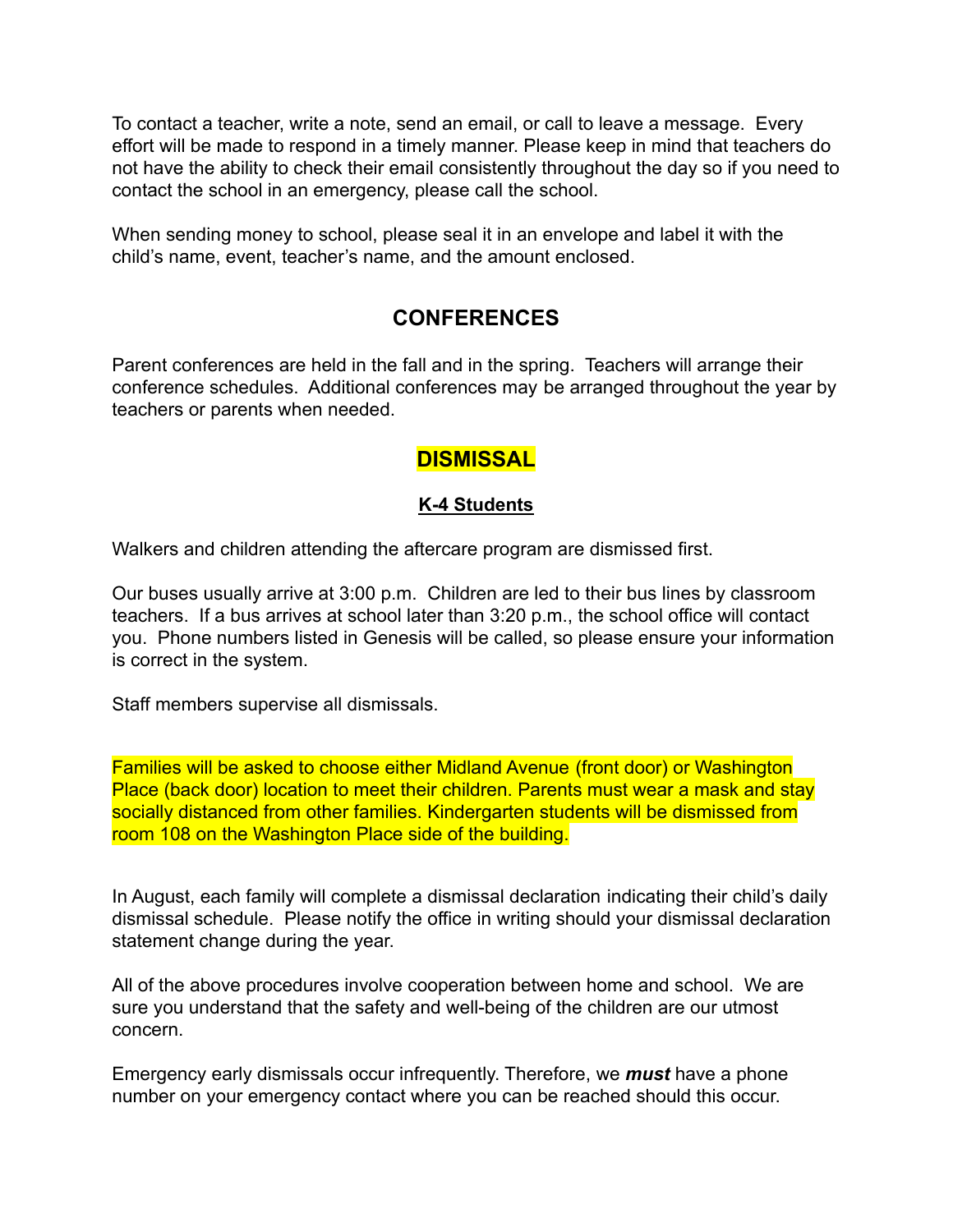## **DISMISSAL DECLARATION**

• Each parent is required to make a dismissal declaration now for the entire year that can only be changed because of a permanent change in life circumstances. We regret that we cannot accommodate occasional changes for convenience.

• Please complete a separate dismissal declaration form for each child at Memorial School. Dismissal declarations are now completed and submitted electronically through the Parent Portal in Genesis under the Forms tab. It is very important that you complete this form prior to the first day of school. Without it there is no way for us to know how your child is to be dismissed from school.

If your child is enrolled in aftercare for only part of the week, please indicate two dismissal procedures.

## **DRESS CODE**

Students should wear appropriate athletic footwear on days they have physical education class. Please remember that our students go outside to play at recess time, so dress them according to weather conditions. **No flip-flops, please!** These are unsafe when running and playing both in PE classes and outside. However, sandals with straps that secure them to the foot may be worn on non-PE class days.

## **EMERGENCY CLOSINGS**

If school has been cancelled due to weather conditions parents may obtain this information via Paramus District Website [\(www.paramus.k12.nj.us](http://www.paramus.k12.nj.us)) In addition, families will receive an automated message from the School Messenger system. The police request that you DO NOT call them.

Only in the event of an **unusual** emergency closing, will a phone chain be activated by the class parents. Therefore, it is very important that you provide the school and your class parent with up-to-date information on your daytime phone or cell phone number. Please be sure to provide a reliable contact person who can be reached in case of an emergency.

# **EDUCATIONAL FIELD TRIPS**

Educational field trips are a valuable part of our school program and are encouraged. Teachers acting in accordance with a planned outline carefully schedule trips so as to gain maximum educational opportunities for their students. Permission slips are sent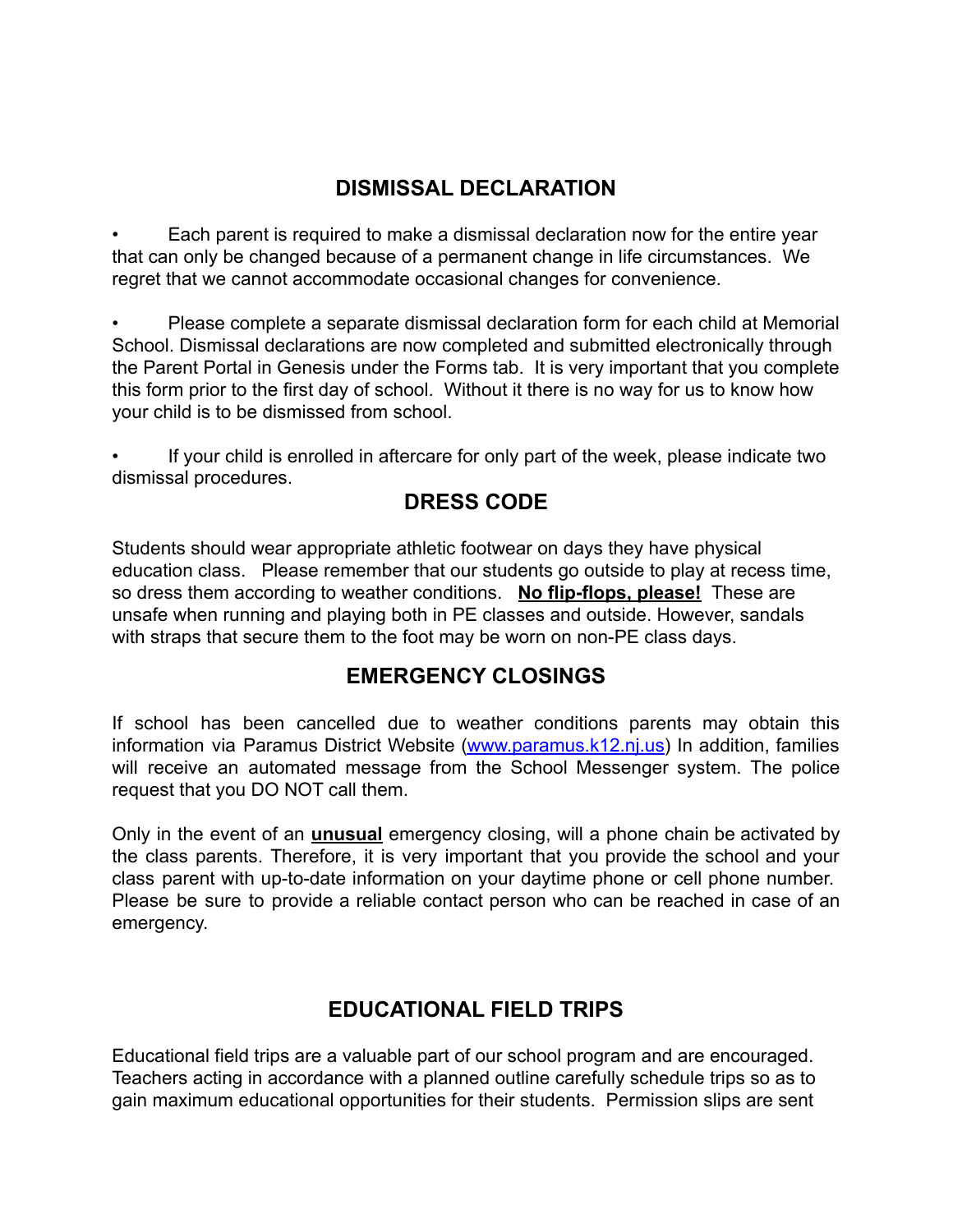home including all information relative to the trip, including the cost. These must be signed and sent back to school before the youngster is permitted to participate in the trip. Verbal permission is not acceptable; we are required to have written parental consent. Checks for field trips should be made payable to the Paramus *Board of Education*. Monies for field trips are not refundable or transferable.

Parent chaperones are not permitted to lend money to or make purchases for any student.

Please defer to the classroom teachers regarding visiting the gift shop on the premises of the field trip. If this is not in the field trip itinerary, then NO student will be permitted to visit the gift shop.

We are not permitted to give food, drinks, gum, etc. to any student. This is in accordance with District food allergy policy and procedures.

## **ELECTRONIC DEVICES**

Electronic devices (cell phones, iPods, iPads, game devices, etc.) are a distraction in the classroom, at lunch, and on the bus. **Keep these expensive devices at home for safekeeping**. Refer to Board of Education Policy 3515.1 for further information.

## **EMERGENCY FORMS**

Emergency forms are a vital resource when a youngster becomes ill or injured during the school day. The listing of home and business phone numbers as well as the name and number of a relative, friend or neighbor must be completed early in the school year. Please notify the school whenever a change of information should occur.

Please make it a priority to verify/update all information on your child's Emergency Form via the Genesis Parent Portal on or before the first day of school.

### **FOOD ALLERGIES**

For the 2021-2022 school year, Paramus Elementary schools will remain peanut and nut-free facilities. Please check the labels of all the food you send in with your child to ensure there are no peanut or nut products sent to school.

### **HOMEWORK**

The Paramus Board of Education recognizes homework as an integral part of the instructional process. Homework should provide for the reinforcement and extension of learning experiences that take place in the classroom. Teachers, students, and parents each play an important part in ensuring that homework fulfills this purpose.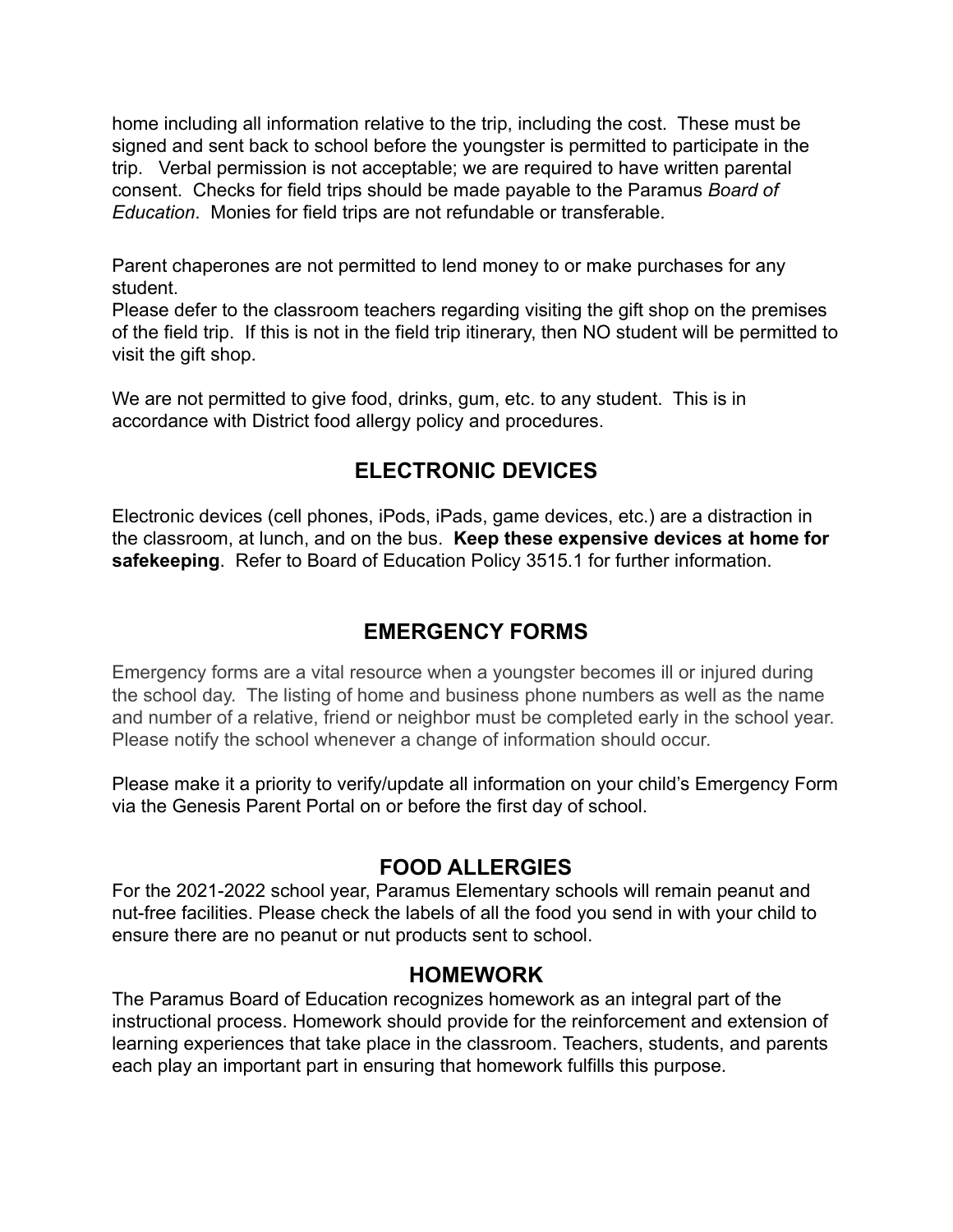The nature and amount of homework will vary by subject, by grade level, and by the student. If it is to serve a worthwhile purpose, homework must be assigned with some regularity, with due consideration to the individual needs of students, and with provision for reasonably prompt feedback to the student on work completed.

Guidelines:

- Homework is given regularly
- Reinforces skills and concepts
- Includes independent reading every night
- May involve exploring new or related subject matter
- Evaluates student responses
- May at times require parental guidance/assistance (parents do not do the homework)
- Parents review and check homework for completion

#### Time Allotments:

*Research has shown the most beneficial activity to foster student success is daily independent reading. Teachers will assign independent "Just Right" reading as homework.*

#### **The time allotments listed below are in addition to the nightly reading.**

| Kindergarten:   | occasionally, 10-20 minutes + nightly reading |
|-----------------|-----------------------------------------------|
| Grade 1:        | 20-30 minutes per night + nightly reading     |
| Grade 2:        | 30-45 minutes per night + nightly reading     |
| Grade $3 & 4$ : | 45-60 minutes per night + nightly reading     |

If an individual student's homework time consistently exceeds these guidelines, it is recommended that the parent notify the teacher.

Homework can be expected Monday through Thursday. Weekend and holiday assignments will be given at the discretion of the teacher.

### **LOST ARTICLES**

Students are advised that valuables should not be brought to school. Parents are encouraged to place their child's name in all belongings brought to school. Clothing that is lost may usually be found in the lost and found area located in the main hallway. In the event that your child has lost an article on a school bus, please contact the bus contractor directly.

### **LUNCH**

Students have two options; order through Pomptonian or bring lunch from home. Children will eat outside most days on yoga mats provided by the school or at picnic tables. Homemade lunches should be peanut and nut-free and children will be spaced 3ft apart or to the maximum extent practicable.

Deliveries from outside food vendors are not permitted.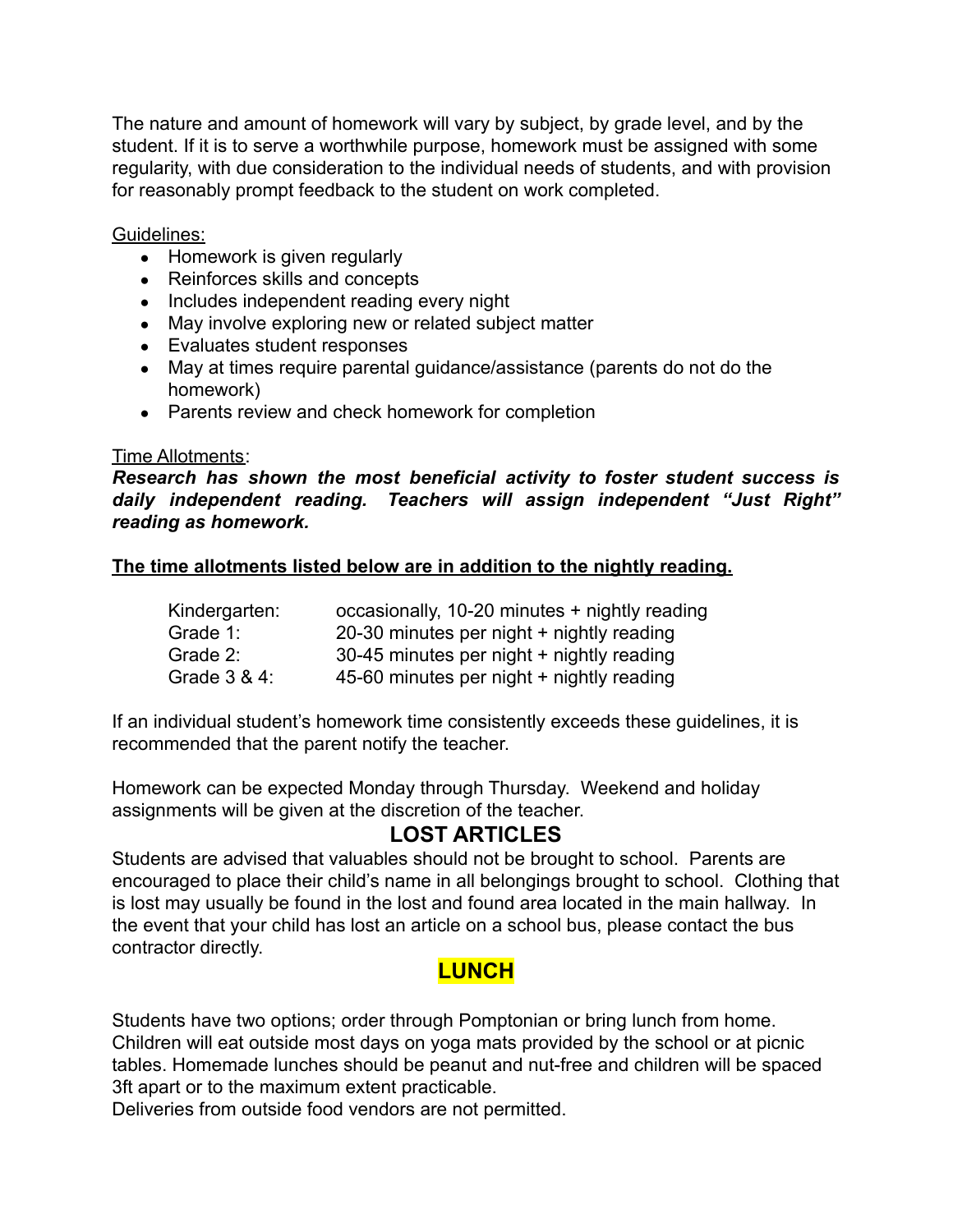## **LUNCHTIME**

The elementary lunchtime is from 12:00 noon until 12:45 p.m. Children leaving the building for lunch must be signed out and back in at the main office. With the exception of days with severe weather conditions, children are routinely sent outdoors during lunch recess. Please dress your child(ren) appropriately.

### **MASKS, WATER BOTTLES, AND SNACK BREAK**

Masks are required as per Executive Order 251. Students will be given frequent outdoor mask breaks.

- Children will be allowed to enjoy a quick, healthy snack during the day. When possible, students will eat outside. When this is not possible, a well-ventilated area will be designated indoors.
- Snacks should be easy to open and portable.
- We urge parents to ensure that children do not leave their snacks at home. This will help to minimize the number of visitors from the outside.
- Children may not drink water from the water fountains but are able to fill their water bottles at our filtrated, chilled, filling stations

## **MEDICATION IN SCHOOL**

The New Jersey State law mandates specific procedures to the administration of any medication. Please read the following procedure from our Superintendent of Schools so that you are familiar with the regulations. Samples of the forms are available from the school nurse.

# **DEPARTMENT OF STUDENT PERSONNEL SERVICES PROCEDURE FOR ADMINISTERING MEDICATION AT SCHOOL**

When requests are made by parents to have medication administered to their child in school, the following procedure should be followed:

All medications to be administered in school should be ordered in writing by the family physician and addressed to the school nurse. Dosage, time schedule and purpose of medication should also be included.

Also required is written authorization from the parent to be presented to the school nurse.

All medication must be in original containers and must be properly labeled by the registered pharmacist who dispensed the prescription (medication in envelopes, wrapped in paper, or in unlabeled bottles are not accepted).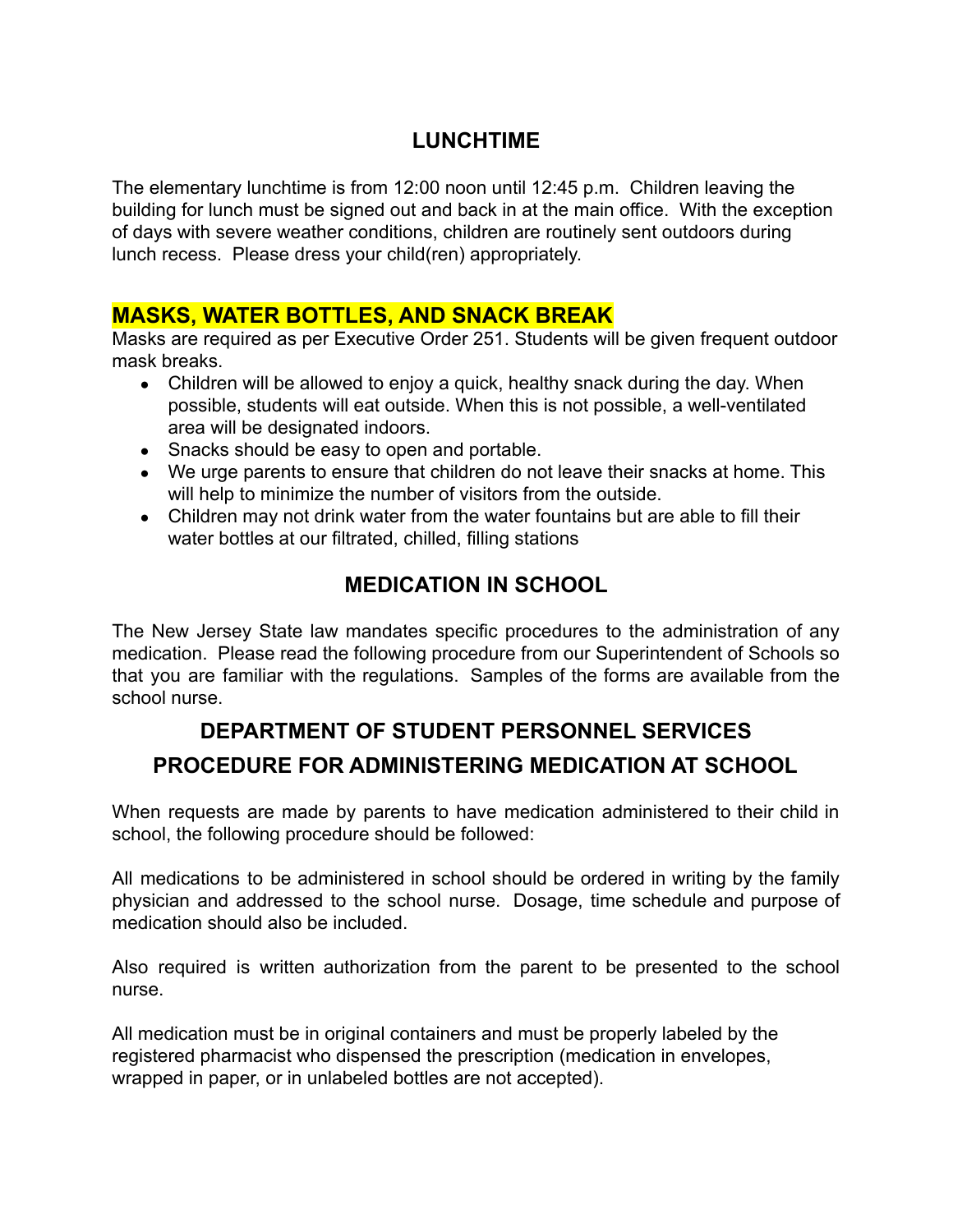The medication will be stored in a locked cabinet in the Clinic by the nurse.

This program is approved for essential medications only, i.e., antibiotics, tranquilizers, anticonvulsants, asthmatic medication, eye drops, and the like.

If your child needs medication during school hours, please see the school nurse.

### **PLAYGROUND AND OUTDOORS**

Students will use playground equipment with hand washing before and after use. Masks are not required outdoors. We will go outside most days, so please send children with appropriate clothing for the day.

### **PUBLICITY**

From time to time during the school year, positive publicity appears in district publications, cable TV shows, and in local newspapers and internet news services. You will find a release form on your Genesis Parent Portal. Please fill this out immediately indicating whether your child's photo can be used when school events are submitted to the media for school-related publicity.

## **PUPIL ACCIDENT INSURANCE**

The District's student accident insurance is provided by the Board of Education on an excess basis. Although the Board of Education provides insurance, you must first file a claim with your own insurance. The District's insurance will cover 80% of the remaining balance.

### **QUARANTINE (COVID only)**

If Memorial School is required to exclude a student, group of students, a class, or multiple classes as a result of COVID exposure as confirmed by school health authorities, while the school itself remains open for in-person instruction, we are prepared to offer live streaming to those students in a manner commensurate with in-person instruction to the extent possible.

## **REGISTRATION OF NEW STUDENTS/ RE-REGISTRATION OF EXISTING STUDENTS**

Registration of all early childhood and kindergarten children takes place in the spring of each year. Board of Education policy specifies that a child must attain the age of five by October  $1$ <sup> $*$ </sup> of the school year in which he or she enters kindergarten. At the time of registration, parents must furnish evidence of the date of birth, completed immunization,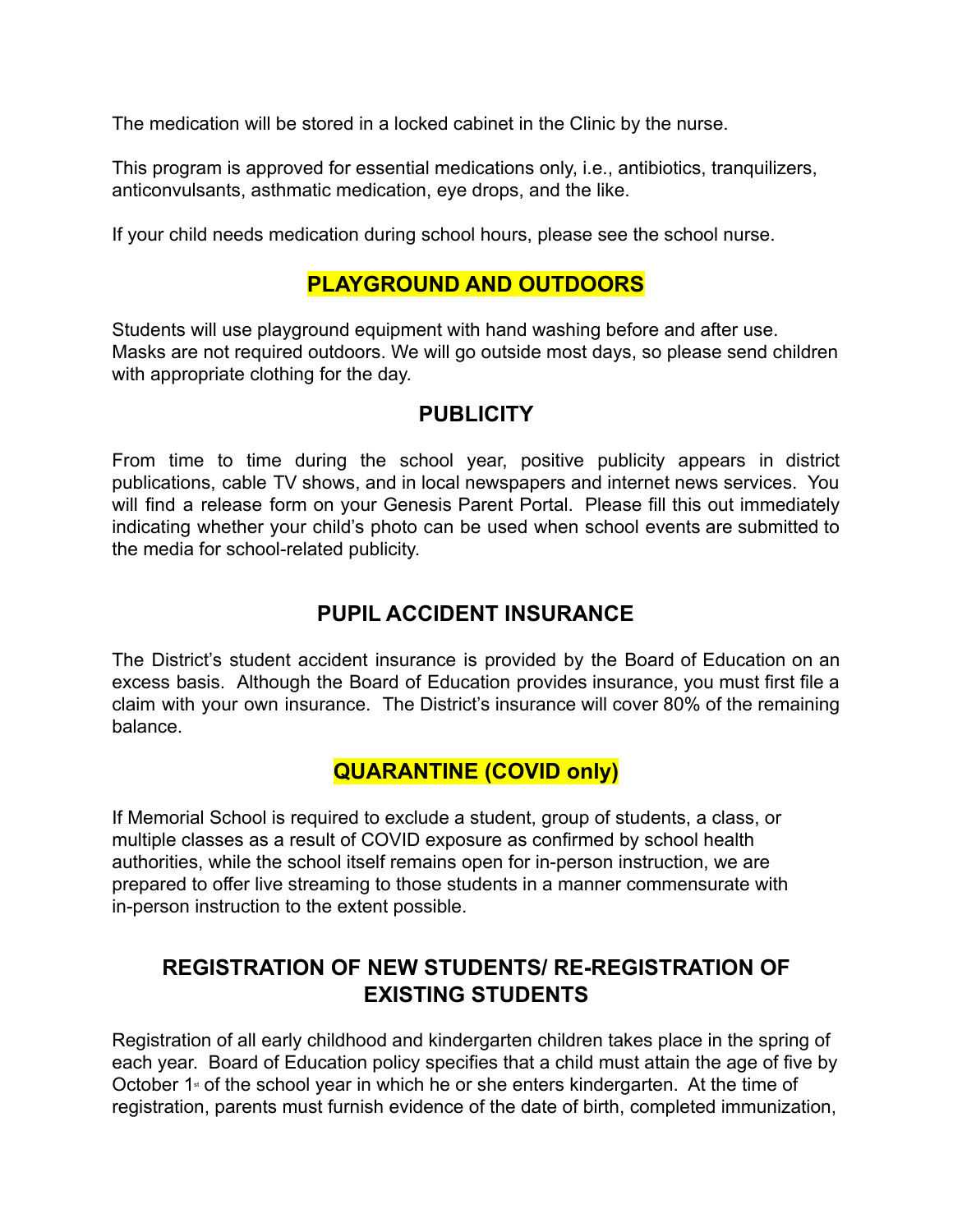physical examination reports, and all proofs of residency required by the district. Refer to the district's website for proof-of-residency and registration guidelines: [www.paramus.k12.nj.us.](http://www.paramus.k12.nj.us) The district requires re-registration, including proof of residency, for all students entering Kindergarten, 5th grade, and 9<sup>th</sup> grade. Again, refer to the district's website for residency and registration guidelines: [www.paramus.k12.nj.us.](http://www.paramus.k12.nj.us)

### **RELIGIOUS HOLIDAYS**

Students are excused from school to observe state listed holidays. Parents must send a note prior to the holiday to notify the school of the absence. Teachers will not schedule tests or introduce new work during these approved holidays. The student's attendance record will not be affected by excused religious absences. You may obtain a copy of the New Jersey State Department of Education Religious Holidays calendar by contacting the school office.

### **REPORT CARDS**

Progress reports for students in Kindergarten through 4th grade are issued three times a year. Report cards are now 'paperless' and are accessed by parents via their Genesis Parent Portal. Grading benchmarks can be accessed on our website under "Standards-Based Report Cards." Parent conferences are held in the fall and in the spring. The teacher will arrange for conferences with parents; the first one is generally scheduled during the months of November/December. A conference will also be scheduled in the spring – typically in May/June. Should you feel the need to meet with a teacher sooner, please contact him/her directly.

### **SCHOOL HOURS**

**Full Day General Ed: 8:45 a.m. – 3:00 p.m. Early Dismissal: 8:45 a.m. - 1:10 p.m.**

**Lunch / Recess: 12:00 p.m. – 12:45 p.m. K, 1 & 3 grade lunch 12:00 p.m. - recess 12:20 p.m.– 12:45 p.m. 2 & 4 grade recess 12:00 p.m. - lunch 12:20 p.m. – 12:45 p.m.**

### **THE SCHOOL NURSE**

A full-time certified nurse is assigned to Memorial School to oversee the health program.The nurse administers primary first-aid measures to treat minor injuries or illnesses. Her other functions include: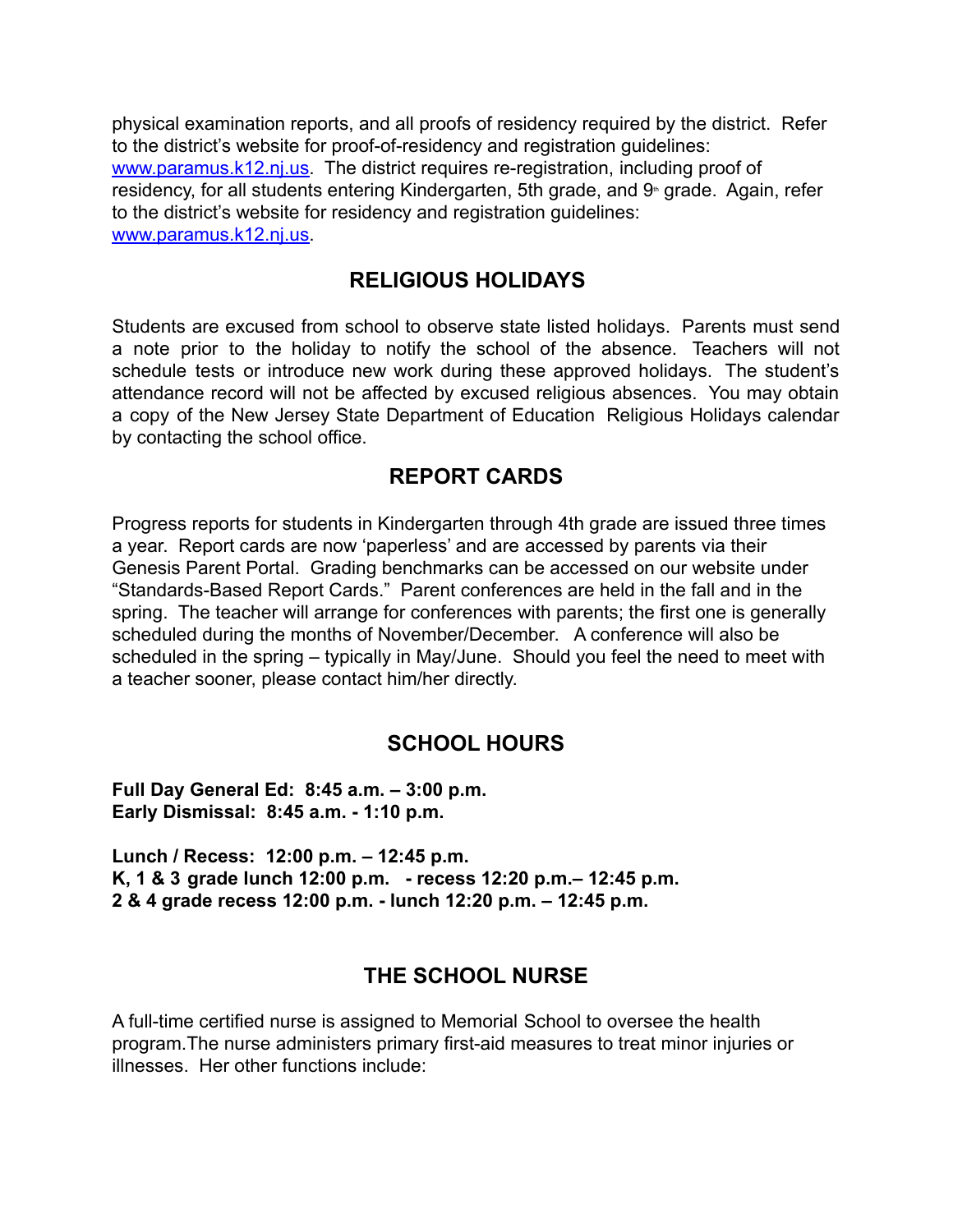- Weighing and measuring of all students
- Screening for vision and hearing
- Screening children age 10 and older for scoliosis
- Maintaining health records
- Promoting health practices at school
- Administering Mantoux tuberculin tests to new employees and certain students
- Participating in the child study team and the pupil assistance committee
- Participating in the school safety committee

The school nurse will contact you if:

- Your child is too ill to remain in school
- Your child is injured and needs medical attention
- The screening process indicated a need for you to obtain further help (i.e. eyeglasses)
- She and the teacher think that your child requires attention for other health reasons
- Contact tracing/Quarantine protocols

#### **Other important information**

• New students, kindergarteners, and all third graders are required by the district to have a complete physical examination.

# **VENTILATION AND AIR FILTRATION**

In addition to our HVAC system which provides a continuous airflow into classrooms, each room is also equipped with a portable air purifier.

### **VISITORS**

A safe school environment is a secure school environment. We have a security guard on duty during school hours. All visitors must bring their license and sign in for pre-existing appointments. Visitors will not be allowed in the building unless they have written permission from the principal.

## **WELLNESS AND TEMPERATURE CHECKS**

Parents will monitor the wellness of their child(ren) and their temperature each morning before the child arrives at school.